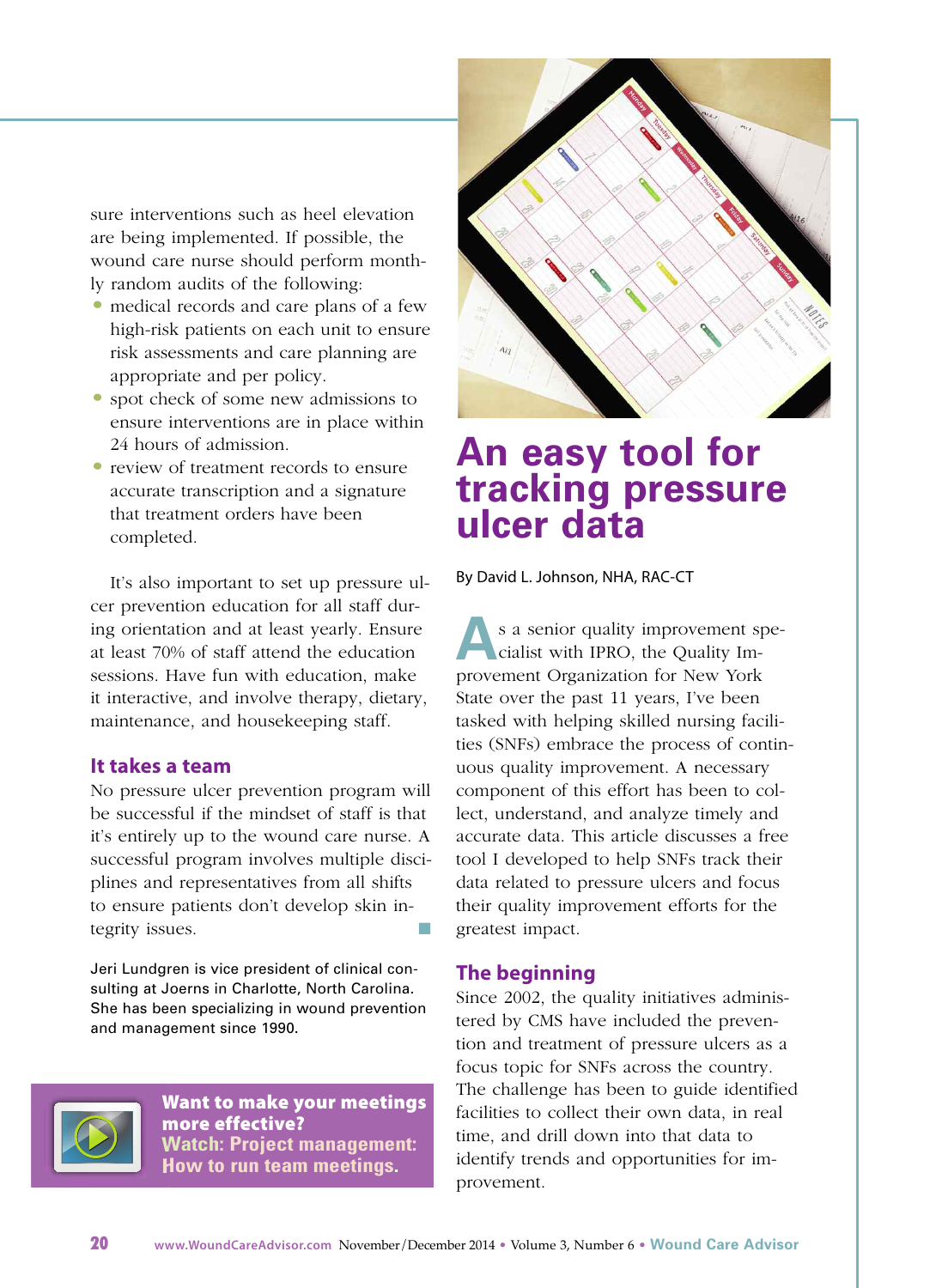## **Sample data calculation and graph for all acquired in-house pressure ulcers by stage**



In 2002, I decided to develop a tracking tool to help SNFs with the timely collection of their pressure ulcer data. The tool had to be in a format that could be easily used by most providers, including those with basic computer equipment and operating skills. The purpose of this tracking tool was not to replace the necessary clinical documentation of the pressure ulcers, but to offer a focused document with pertinent statistical information for all cases of pressure ulcers in the SNFs at any point in time.

The current Monthly Pressure Ulcer Tracking Form is in its fifth generation. First developed in an Excel 2003 format, the original tracking tool was very functional, but basic. However, Excel 2007 enabled me to add functionality that launched the originally developed tool into a format offering not only a detailed summary and graphs for the entire SNF but also instant access to individual summaries and related graphs for up to 15 separate user-defined locations. For example, those designated locations could be as general as individual units or as detailed as specific care assignments.

#### **How it works**

The current version of the Monthly Pressure Ulcer Tracking Form offers the convenience of an Excel spreadsheet to instantly summarize and graph your pressure ulcer data by such categories as site, origin, stage, age of wound (auto-calculated), days to heal (auto-calculated), and weekly response to treatment. The tracking form also summarizes all wounds that are new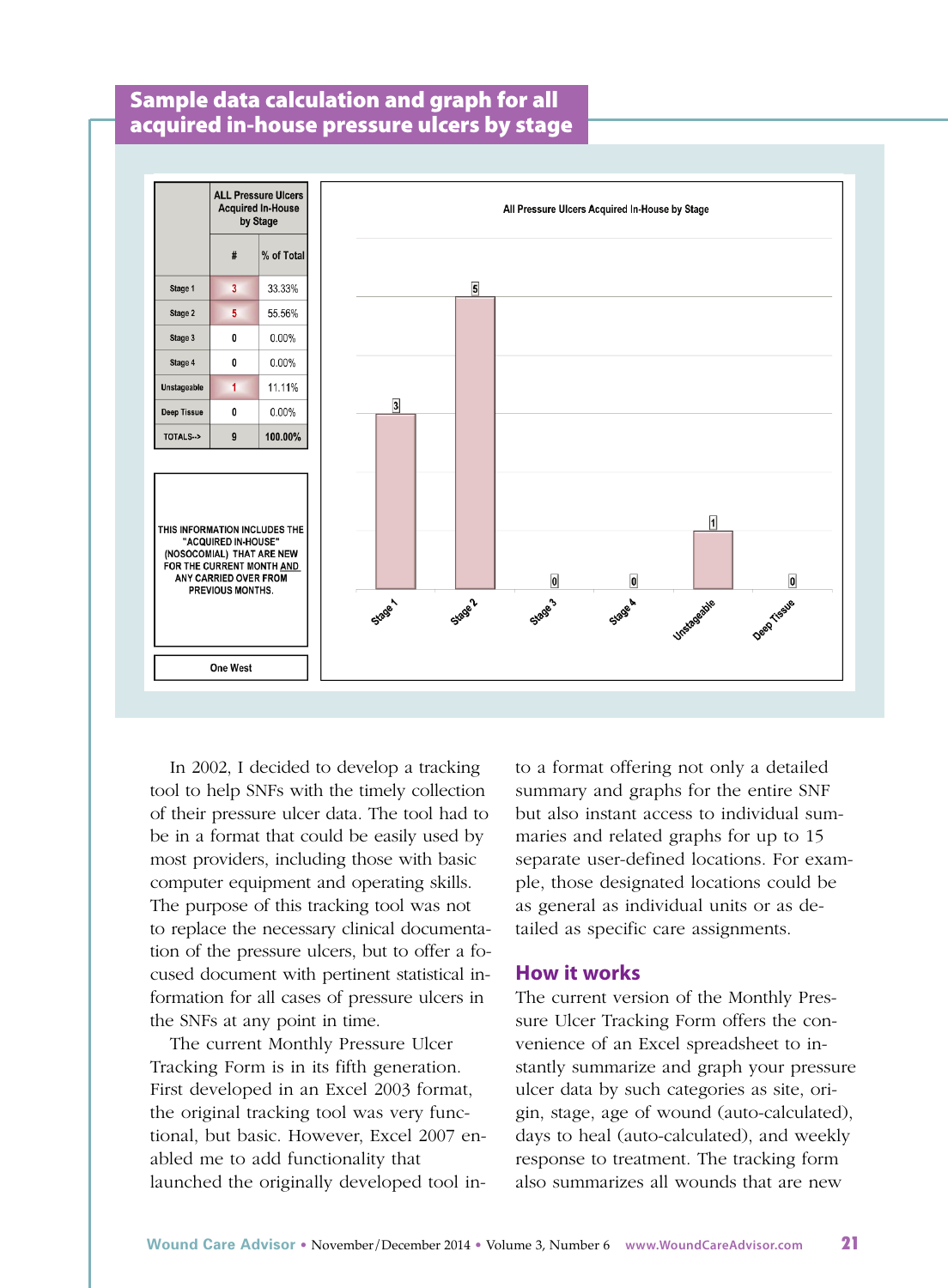### **Sample data calculation and graph for all healed pressure ulcers by site**



for the month, by both site and stage and by whether they developed in-house or were present on admission. (See *Sample data calculation and graph for all acquired in-house pressure ulcers by stage*.)

All of the printed summaries and graphs are clearly identified by their user-defined facility location. Users can quickly identify the data source with the opportunity to easily detect both adverse trends and their own program successes.

Built-in macros for the tracking form walk the user through everything from adding a new case to an end-of-month routine that conveniently saves the data in the current monthly file. The macros then remove the information for all healed or discharged pressure ulcer cases before carrying over all of the data on existing

pressure ulcers for the start of a new month of tracking.

All wounds are entered only once, and the weekly status update is as simple as a single letter code for "new," "improved," "same," "worsened," or "healed." The data format was intentionally built to allow these factual entries to be clerically entered after collection and assessment by the appropriate professional.

The user is guided through the data entry process with helpful hints in cell dropdown menus as well as embedded data validation rules to restrict what is entered, thereby offering a summary and analysis true to the expectations and spirit of the tracking form.

Efficient data collection in real time is invaluable to wound care teams, offering